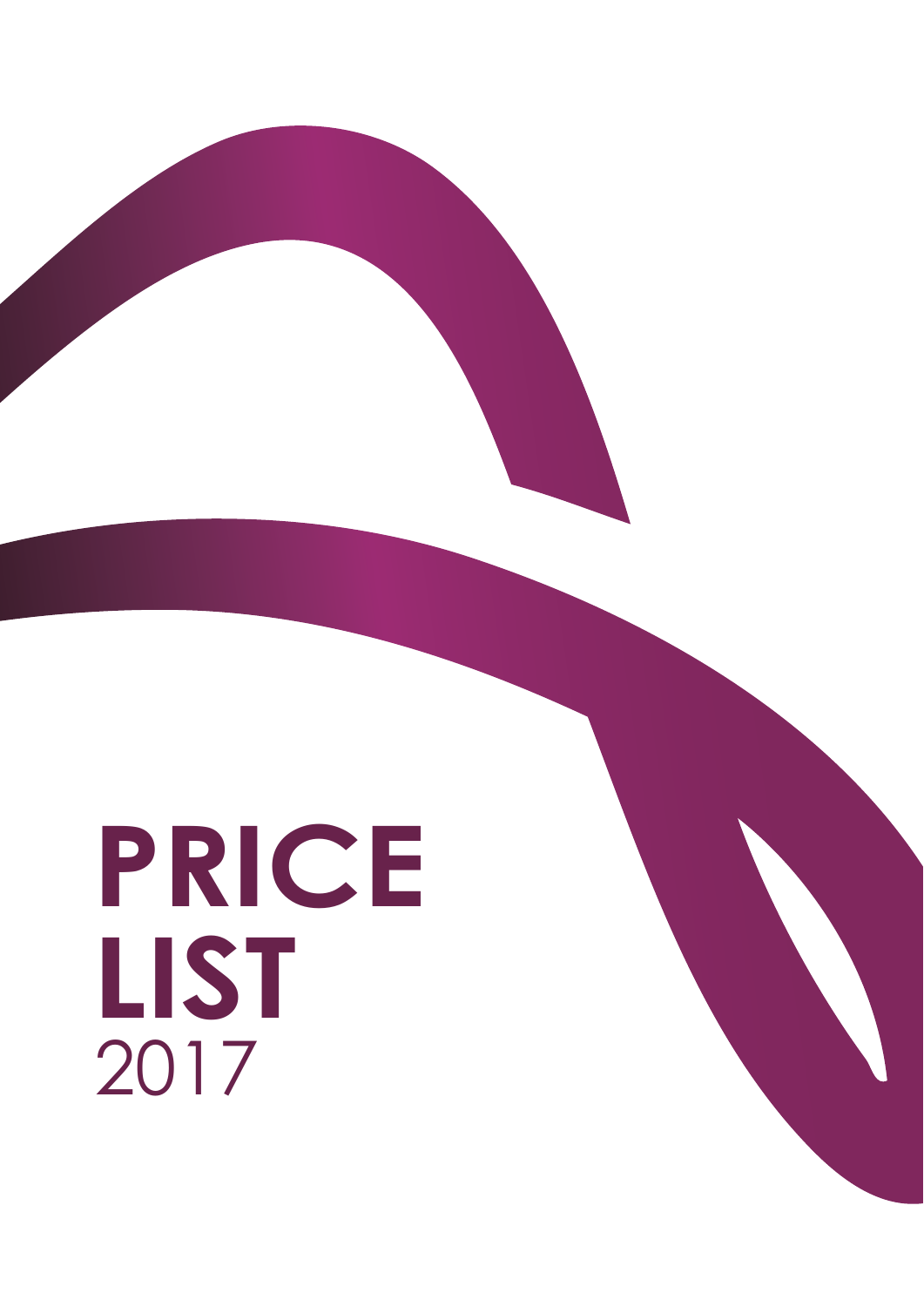

# **Course Price List - 2017**

**Short Stays (1 to 7 Weeks)** ADULTS

**LESSONS PER WEEK LESSONS PER WEEK**

All Prices are in Euros (€) and per Person per Week Each Lesson = 45 Minutes

| <b>COURSE</b>                                                                                                     | <b>DESCRIPTION</b>                                                                        |     | 10<br>20 |                  |     | 30          |     | 40          |     |      |
|-------------------------------------------------------------------------------------------------------------------|-------------------------------------------------------------------------------------------|-----|----------|------------------|-----|-------------|-----|-------------|-----|------|
| <b>General English Courses</b>                                                                                    |                                                                                           | Low |          | <b>High</b>      | Low | <b>High</b> | Low | <b>High</b> | Low | High |
| <b>ACE Group 20</b>                                                                                               | 20 General English Group Lessons                                                          |     |          |                  | 150 | 200         |     |             |     |      |
| <b>ACE Group 30</b>                                                                                               | ACE Group 20 + 10 Group Conversation Classes                                              |     |          |                  |     |             | 230 | 280         |     |      |
| <b>ACE Combination 30</b>                                                                                         | ACE Group 20 + 10 Private 1 to 1 Lessons                                                  |     |          |                  |     |             | 385 | 435         |     |      |
| <b>ACE Combination 40</b>                                                                                         | ACE Group 20 + 20 Private 1 to 1 Lessons                                                  |     |          |                  |     |             |     |             | 620 | 670  |
| ACE Mini 20                                                                                                       | Maximum of 6 Students per Class                                                           |     |          |                  | 235 | 285         |     |             |     |      |
| <b>ACE Conversation 10</b>                                                                                        | Group Conversation Classes (Afternoon Only)                                               |     | 80       |                  |     |             |     |             |     |      |
| ACE Personalised 10 / 20 / 30 / 40                                                                                | 1 to 1 Private Lessons                                                                    | 240 |          | $\overline{290}$ | 470 | 520         | 700 | 750         | 930 | 980  |
| <b>Business English Courses</b>                                                                                   |                                                                                           |     |          |                  |     |             |     |             |     |      |
| <b>ACE Business 20</b>                                                                                            | 20 Business English Group Lessons                                                         |     |          |                  | 280 | 330         |     |             |     |      |
| <b>ACE Business 30</b>                                                                                            |                                                                                           |     |          |                  |     |             | 420 | 470         |     |      |
|                                                                                                                   | 30 Business English Group Lessons                                                         |     |          |                  |     |             |     |             |     |      |
| <b>ACE Business 40</b>                                                                                            | 40 Business English Group Lessons                                                         |     |          |                  |     |             |     |             | 560 | 610  |
| <b>ACE Business Combination 30</b>                                                                                | ACE Business 20 + 10 Private 1 to 1 Lessons                                               |     |          |                  |     |             | 515 | 565         |     |      |
| <b>ACE Business Combination 40</b>                                                                                | ACE Business 20 + 20 Private 1 to 1 Lessons                                               |     |          |                  |     |             |     |             | 750 | 800  |
| <b>ACE Business Communication 10</b>                                                                              | Fluency & Writing Communication Skills                                                    |     | 100      |                  |     |             |     |             |     |      |
| <b>Exam Preparation Courses</b>                                                                                   |                                                                                           |     |          |                  |     |             |     |             |     |      |
| Cambridge ESOL (KET, PET, FCE, CAE, CPE) - 8 Weeks                                                                |                                                                                           |     |          |                  |     |             |     | 280         |     |      |
|                                                                                                                   | Cambridge ESOL (KET, PET, FCE, CAE, CPE) - 4 Weeks - July/August (Afternoon Only)         |     |          |                  |     | 240         |     |             |     |      |
| <b>IELTS - 6 Weeks Minimum</b>                                                                                    |                                                                                           |     |          |                  |     |             | 250 | 300         |     |      |
| <b>TOEFL - 6 Weeks Minimum</b>                                                                                    |                                                                                           |     |          |                  |     |             | 250 | 300         |     |      |
|                                                                                                                   |                                                                                           |     |          |                  |     |             |     |             |     |      |
| <b>ACE Academic Course (24 Weeks)</b>                                                                             |                                                                                           |     |          |                  |     |             |     | 115         |     |      |
| 16 Weeks of ACE Group 30 + 8 Weeks of IELTS Preparation 30                                                        |                                                                                           |     |          |                  |     |             |     |             |     |      |
|                                                                                                                   | ACE Plus Courses (Supplement added to General English, Mini & Business Courses)           |     |          |                  |     |             |     |             |     |      |
|                                                                                                                   | Academic, Architecture & Civil Engineering, Art & Design, Aviation, Creative Writing,     |     |          |                  |     |             |     |             |     |      |
| Finance, Historical & Cultural Engagement, Hospitality, Law, Maritime, Medicine,<br>Photography, Travel & Tourism |                                                                                           |     | 275      |                  |     |             |     |             |     |      |
|                                                                                                                   |                                                                                           |     |          |                  |     |             |     |             |     |      |
| <b>Teacher Training Group Courses (Erasmus+ Funding Available)</b>                                                |                                                                                           |     |          |                  |     |             |     |             |     |      |
| Practical Methodology - Primary                                                                                   | Review & Refresh Modern Teaching Strategies                                               |     |          |                  |     |             | 400 | 450         |     |      |
| Practical Methodology - Secondary                                                                                 | Review & Refresh Modern Teaching Strategies                                               |     |          |                  |     |             | 400 | 450         |     |      |
| Practical Methodology - Dyslexia                                                                                  | Ideas to Facilitate Learning for Dyslexics                                                |     |          |                  |     |             | 400 | 450         |     |      |
| Practical Methodology - IWB                                                                                       | Hands-On Interactive Whiteboard Training                                                  |     |          |                  |     |             | 400 | 450         |     |      |
| Practical Methodology - TEFL                                                                                      | Teaching English as a Foreign Language                                                    |     |          |                  |     |             | 400 | 450         |     |      |
| Practical Methodology - ICT                                                                                       | <b>Technologically Enhanced Learning</b>                                                  |     |          |                  |     |             | 400 | 450         |     |      |
| <b>Other Fees</b>                                                                                                 |                                                                                           |     |          |                  |     |             |     |             |     |      |
| <b>School Registration</b>                                                                                        |                                                                                           |     |          |                  |     |             | 45  |             |     |      |
|                                                                                                                   | Airport Return Transfers (Obligatory when booking Apartment or Host Family Accommodation) |     |          |                  |     |             | 50  |             |     |      |
| Visa Letter Administration                                                                                        |                                                                                           |     |          |                  |     |             | 40  |             |     |      |
| From 8 per Week<br>International Medical & Financial Insurance (Optional)                                         |                                                                                           |     |          |                  |     |             |     |             |     |      |

Rates Include: Course as booked | Course Materials | Course Certificate | Free Weekly Group Conversation Class (October to June) | Monthly Progress Test | Monthly Individual Academic Assessment | 24/7 Welfare Assistance | Welcome Pack | Student Card | Free SIM Card | Free WiFi (School & Apartments Only) | School Internet Café | Weekly Student Welcome Party | Online Placement Test | Europass Mobility Certifcate (Optional for General English - €15.00).

### **HIGH SEASON 11**TH **JUNE** TO **24**TH **SEPTEMBER**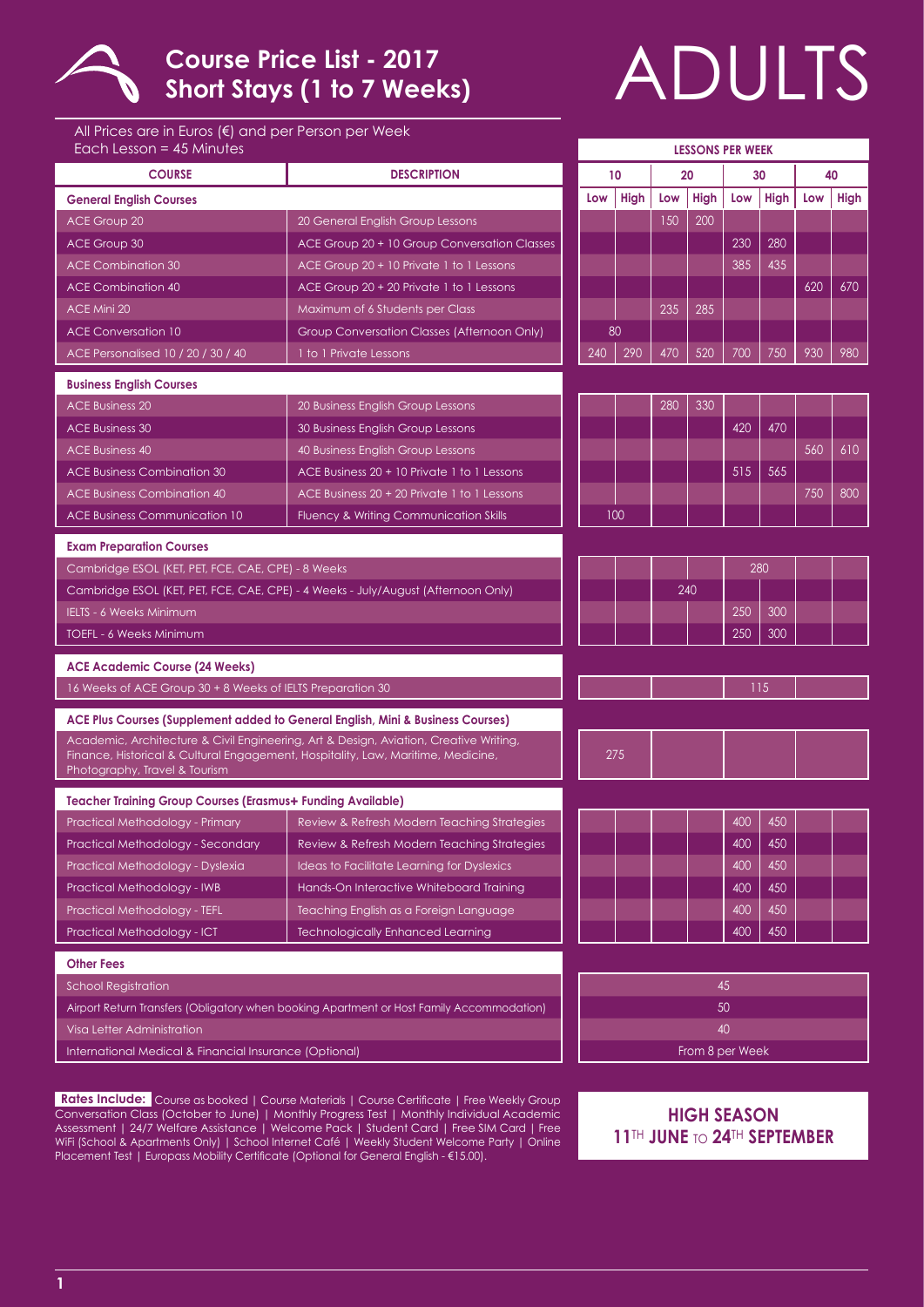# **Course Price List - 2017**

# **Long Stays (8 Weeks & Over)** ADULTS

All Prices are in Euros (€) and per Person per Week Each Lesson =  $45$  Minutes

| <b>SPECIAL LONG STAY OFFER - NO HIGH SEASON SUPPLEMENT</b> |                                              |  |  |  |  |
|------------------------------------------------------------|----------------------------------------------|--|--|--|--|
| <b>General English Courses</b>                             |                                              |  |  |  |  |
| From 8 to 11 Weeks                                         |                                              |  |  |  |  |
| <b>ACE Group 20</b>                                        | 20 General English Group Lessons             |  |  |  |  |
| <b>ACE Group 30</b>                                        | ACE Group 20 + 10 Group Conversation Classes |  |  |  |  |
| From 12 to 15 Weeks                                        |                                              |  |  |  |  |
| <b>ACE Group 20</b>                                        | 20 General English Group Lessons             |  |  |  |  |
| <b>ACE Group 30</b>                                        | ACE Group 20 + 10 Group Conversation Classes |  |  |  |  |
| From 16 to 19 Weeks                                        |                                              |  |  |  |  |
| <b>ACE Group 20</b>                                        | 20 General English Group Lessons             |  |  |  |  |
| <b>ACE Group 30</b>                                        | ACE Group 20 + 10 Group Conversation Classes |  |  |  |  |
| From 20 to 23 Weeks                                        |                                              |  |  |  |  |
| <b>ACE Group 20</b>                                        | 20 General English Group Lessons             |  |  |  |  |
| ACE Group 30                                               | ACE Group 20 + 10 Group Conversation Classes |  |  |  |  |
| From 24 Weeks +                                            |                                              |  |  |  |  |
| <b>ACE Group 20</b>                                        | 20 General English Group Lessons             |  |  |  |  |
| <b>ACE Group 30</b>                                        | ACE Group 20 + 10 Group Conversation Classes |  |  |  |  |

|     |             | <b>LESSONS PER WEEK</b> |             |
|-----|-------------|-------------------------|-------------|
|     |             |                         |             |
|     | 20          |                         | 30          |
| Low | <b>High</b> | Low                     | <b>High</b> |
|     | 115         |                         |             |
|     |             |                         | 165         |
|     |             |                         |             |
|     | 110         |                         |             |
|     |             |                         |             |
|     |             |                         | 160         |
|     |             |                         |             |
|     | 105         |                         |             |
|     |             |                         | 155         |
|     |             |                         |             |
|     | 100         |                         |             |
|     |             |                         | 150         |
|     |             |                         |             |
|     |             |                         |             |
|     | 95          |                         |             |
|     |             |                         | 145         |

Rates Include: Course as booked | Course Materials | Course Certificate | Free Weekly Group Conversation Class (October to June) | Monthly Progress Test | Monthly Individual Academic Assessment | 24/7 Welfare Assistance | Welcome Pack | Student Card | Free SIM Card | Free WiFi (School & Apartments Only) | School Internet Café | Weekly Student Welcome Party | Online Placement Test. **Rates Include:**

**Long Stay Package Offers - 2017 Sample Bookings of 8 Weeks & Over**

| <b>Number of Weeks</b>                                                         |  |
|--------------------------------------------------------------------------------|--|
| 8 Weeks                                                                        |  |
| 12 Weeks                                                                       |  |
| 16 Weeks                                                                       |  |
| 20 Weeks                                                                       |  |
| 24 Weeks                                                                       |  |
| <b>Return Airport Transfers</b>                                                |  |
| <b>School Registration Fee</b>                                                 |  |
| <b>Weekly Supplements</b>                                                      |  |
| Upgrade to ACE Group 30 Course                                                 |  |
| Upgrade to Exam Preparation Course                                             |  |
| Upgrade to Single Room in Superior or Standard Apartment                       |  |
| Upgrade to Single Room with Private Bathroom in Superior or Standard Apartment |  |
| Upgrade to Single Room in Host Family                                          |  |

Upgrade to Single Room with Private Bathroom in Host Family

High Season Supplement in Accommodation Only from 8 to 23 Weeks

**HIGH SEASON 11**TH **JUNE** TO **24**TH **SEPTEMBER**

| <b>Course Only</b><br>ACE Grp 20 | Course +<br><b>Superior Apt.</b><br>(Twin Room) | Course +<br><b>Standard Apt.</b><br>(Twin Room) | Course +<br><b>Host Family</b><br>(Twin Room) |  |  |  |
|----------------------------------|-------------------------------------------------|-------------------------------------------------|-----------------------------------------------|--|--|--|
| 965                              | 2135                                            | 1975                                            | 2295                                          |  |  |  |
| 1365                             | 3095                                            | 2855                                            | 3335                                          |  |  |  |
| 1725                             | 4015                                            | 3695                                            | 4335                                          |  |  |  |
| 2045                             | 4895                                            | 4495                                            | 5295                                          |  |  |  |
| 2325                             | 5735                                            | 5255                                            | 6215                                          |  |  |  |
| Included<br>N/A                  |                                                 |                                                 |                                               |  |  |  |
| Included                         |                                                 |                                                 |                                               |  |  |  |

| 50 | 50  | 50  | 50 |
|----|-----|-----|----|
| 70 | 70  | 70  | 70 |
|    | 80  | 80  |    |
|    | 100 | 100 |    |
|    |     |     | 60 |
|    |     |     | 80 |
|    | 50  | 50  | 50 |

## **NO HIGH SEASON SUPPLEMENT** ON **ACCOMMODATION** OF **24 WEEKS** AND **OVER**

Rates Include: ACE Group 20 Course | School Registration Fee | Airport Return Transfers | Course Materials | Course Certificate | Free Weekly Group Conversation Class (October to June) | Monthly Progress Test | Monthly Individual Academic Assessment | 24/7 Welfare Assistance | Welcome Pack | Student Card | Free SIM Card | Free WiFi (School & Apartments Only) | School Internet Café | Weekly Student Welcome Party | Online Placement Test.

- If necessary, students may be requested to change accommodation to a similar or better type during their stay.

- Courses of between 8 and 23 weeks are allowed a 2 week Holiday Break and courses of between 24 and 52 weeks are allowed a 4 week Holiday Break. - Students may extend their tuition course to accommodate their Holiday Break free of charge. Students may extend their accommodation subject to availability and by paying the brochure rate at the time.

- A breakdown of the package prices (course / accommodation / registration fee / transfers) can be provided on request but package components cannot be sold separately.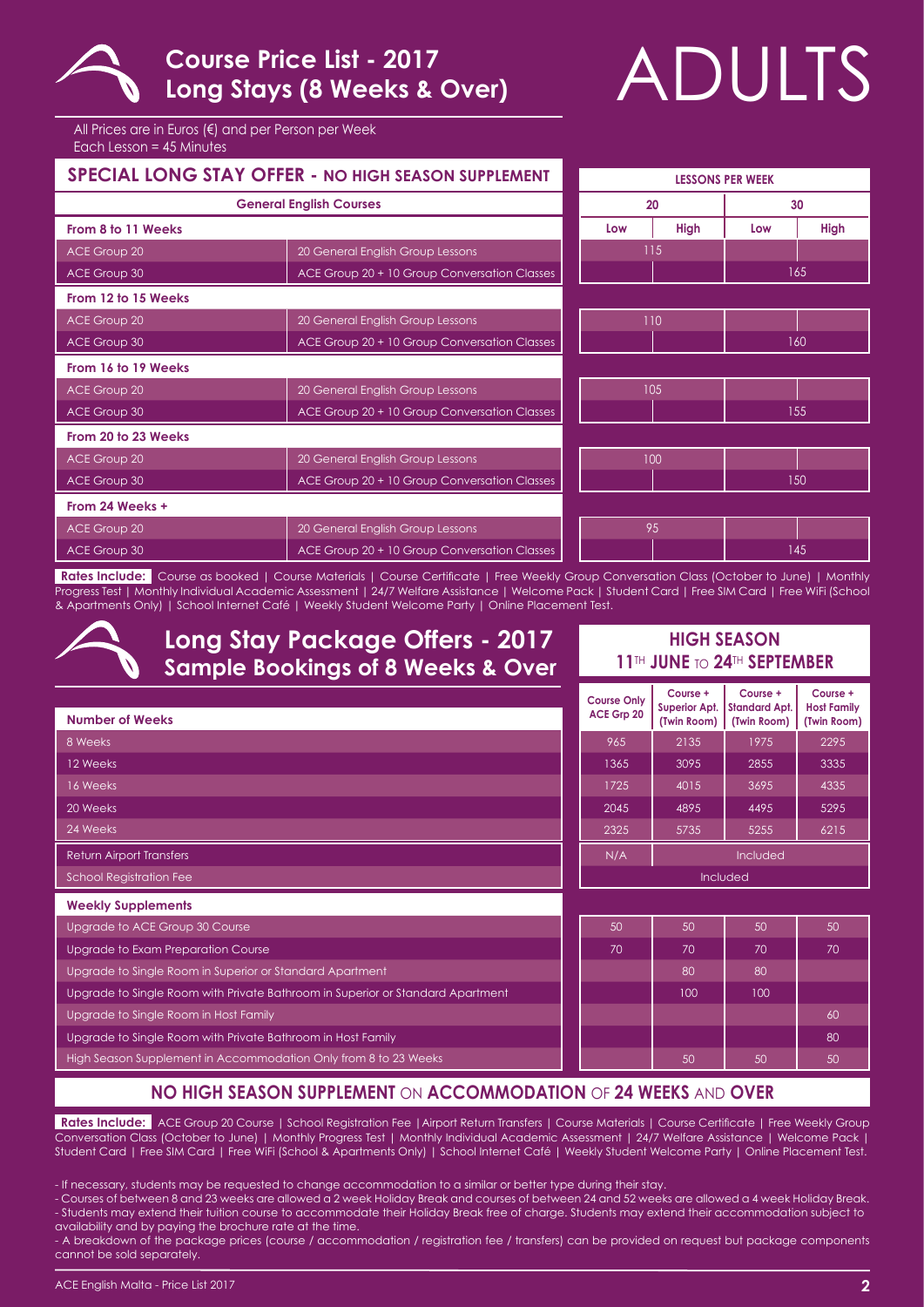

# **Accommodation Price List - 2017** Accommodation Price List - 2017<br>Short Stays (1 to 7 Weeks)<br>**ADULTS**

All Prices are in Euros (€) and per Person per Week

| <b>Apartments</b>                                                                       |
|-----------------------------------------------------------------------------------------|
| ACE Superior (3/4 Bedrooms sleeping 2/3 per Room) - Less than 10 minutes walk to school |
| ACE Standard (3/4 Bedrooms sleeping 2/3 per Room)                                       |
| Supplement for Private Bathroom                                                         |

|     | <b>Twin/Triple Room</b> | <b>Single Room</b> |             |  |
|-----|-------------------------|--------------------|-------------|--|
| Low | <b>High</b>             | Low                | <b>High</b> |  |
| 180 | 230                     | 280                | 330         |  |
| 160 | 210                     | 260                | 310         |  |
| 60  | 100                     | 60                 | 100         |  |

- All apartments are fully-furnished and include living/kitchen/dining area, cable TV, free Wi-Fi (in living area), fans (in summer), heaters (in winter), bed linen and towels. Apartments are cleaned and linen & towels are changed once a week.

- All students must follow and obey the apartment Rules and Regulations. A refundable damage deposit of €100.00 (cash) is required from every student. This must be paid at school reception on the frst day of school and will be returned on the last day pending any issues relating to the apartment.

|                                                |     | <b>Twin/Triple Room</b> | Single Room |      |
|------------------------------------------------|-----|-------------------------|-------------|------|
| <b>Host Family</b>                             | Low | <b>High</b>             | Low         | High |
| Host Family on Half Board (Breakfast & Dinner) | 180 | 230                     | 240'        | 330  |
| Supplement for Private Bathroom <sup>1</sup>   | N/A |                         | 80          | 100  |

- Any student that books apartment or host family accommodation must also book return airport taxi transfers as they must collect the keys from our driver on arrival and return the keys to our driver on departure.

|                                               |     | Single Room<br><b>Sharing Room</b> |     |      |
|-----------------------------------------------|-----|------------------------------------|-----|------|
| <b>Student Hostel</b>                         | Low | <b>High</b>                        | Low | High |
| Multi-Sharing Rooms including Snack Breakfast | 100 | <b>180</b>                         | N/A |      |

| <b>Hotels</b>                                  | <b>Low Season</b> |        |      | <b>Mid Season</b> | <b>High Season</b> |               |
|------------------------------------------------|-------------------|--------|------|-------------------|--------------------|---------------|
|                                                | <b>Twin</b>       | Single | Twin | <b>Single</b>     | Twin               | <b>Single</b> |
| Intercontinental Malta (5*) B & B              | 500               | 1000   | 750  | 1500              | 950                | 1900          |
| Marina Hotel Corinthia Beach Resort (4*) B & B | 580               | 970    | 700  | 1300              | 900                | 1800          |
| be.HOTEL Malta Studios (4*) S/C                | 310               | 620    | 480  | 950               | 630                | 1250          |
| be. HOTEL Malta $(4^*)$ B & B                  | 270               | 420    | 400  | 690               | 510                | 830           |
| Alexandra Hotel (3*) B & B                     | 200               | 370    | 310  | 550               | 470                | 780           |

- Rates over Christmas, New Year and Easter vary and are available on request.

- Triple and quadruple rooms could be available. Prices are available on request.

- Twin rates are only applicable when 2 students travel together.

- When a single student is booked alone in a double room the single room price shall apply.

**Low Season: 01/01 to 31/03 & 01/11 to 31/12 Mid Season: 01/04 to 30/06 & 01/10 to 31/10 High Season: 01/07 to 30/09**

**Long Stays (8 Weeks & Over)**

### **BOOKINGS** OF **24 WEEKS** AND **OVER** HAVE **NO HIGH SEASON SUPPLEMENT**

#### **Apartments**

ACE Superior (3/4 Bedrooms sleeping 2/3 per Room) - Less than 10 minutes walk to school

ACE Standard (3/4 Bedrooms sleeping 2/3 per Room)

Supplement for Private Bathroom

#### **Host Family**

Host Family on Half Board (Breakfast & Dinner) Supplement for Private Bathroom

# **HIGH SEASON 11**TH **JUNE** TO **24**TH **SEPTEMBER**

| <b>Twin/Triple Room</b> |             | <b>Single Room</b> |             |  |
|-------------------------|-------------|--------------------|-------------|--|
| Low                     | <b>High</b> | Low                | <b>High</b> |  |
| 140                     | 190         | 220                | 270         |  |
| 120                     | 170         | 200                | 250         |  |
| 60                      | 100         | 60                 | 100         |  |

| <b>Twin/Triple Room</b> |      | <b>Single Room</b> |      |
|-------------------------|------|--------------------|------|
| Low                     | High | Low                | High |
| 160                     | 200  | 220                | 270  |
| N/A                     |      | 80                 | 100  |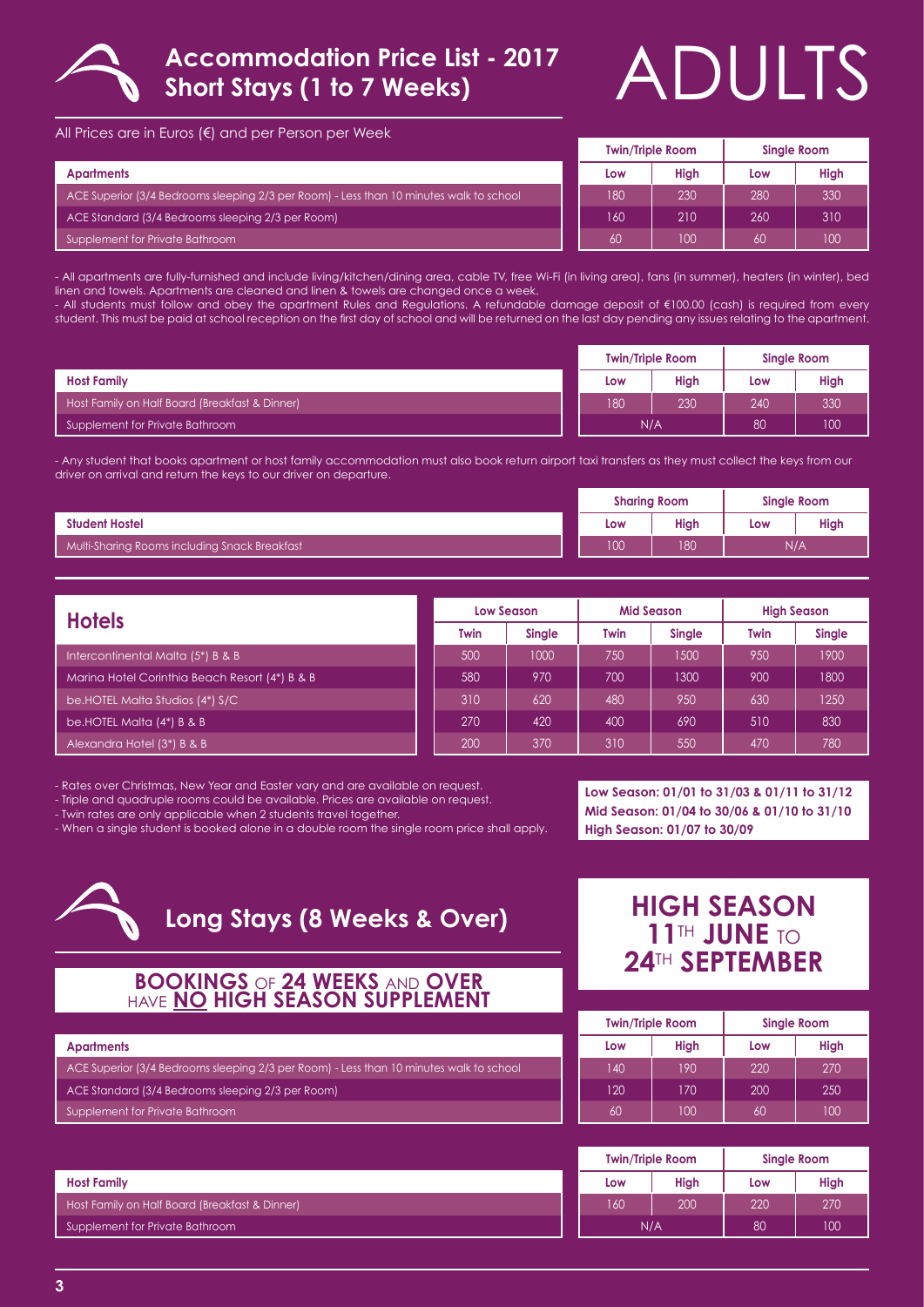# **Juniors Price List - 2017 24/06/17 to 06/08/17 (6 Weeks)** JUNIORS

All Prices are in Euros (€) and per Person per Week Each Lesson = 45 Minutes

| <b>Junior Residence (Full Board with Packed Lunch)</b>       |                                                          | 2 Weeks                                                | <b>Extra Week</b> | <b>Extra Dav</b> |  |
|--------------------------------------------------------------|----------------------------------------------------------|--------------------------------------------------------|-------------------|------------------|--|
| Sharing Student House sleeping 3/4 per Room                  | 790                                                      | 1395                                                   | 660               | 140              |  |
|                                                              | <b>Registration Fee: €45.00</b>                          |                                                        |                   |                  |  |
| Rates Include:                                               | <b>Sample Junior Leisure Programme</b>                   |                                                        |                   |                  |  |
| ACE Group 20 for Juniors                                     | Meet New Friends with the ACE Team                       |                                                        |                   |                  |  |
| Junior Residence Accommodation as booked                     | <b>International Student Pool Party</b>                  |                                                        |                   |                  |  |
| Full Leisure Activity Programme                              | The Ancient Capital City of Mdina                        |                                                        |                   |                  |  |
| <b>Online Placement Test</b>                                 | The ACE Games & Sports Night                             |                                                        |                   |                  |  |
| <b>Airport Return Transfers</b>                              | Swimming & Shopping in Sliema                            |                                                        |                   |                  |  |
| Airport Supervision on Arrival and Departure                 | Open-Air Disco Night (Dancing in the Moonlight)          |                                                        |                   |                  |  |
| ACE Group Leader Supervision at School and on ACE Activities | The ACE Bowling Tournament (Be the Best of the Rest)     |                                                        |                   |                  |  |
| 24/7 ACE Group Leader Supervision in Junior Residence        | Sandy Beach Trip & Al Fresco Dinner                      |                                                        |                   |                  |  |
| Transport between Residence and School and Activities        |                                                          | Sun, Sea & Sand (One of Malta's Finest Beaches)        |                   |                  |  |
| Course Materials                                             |                                                          | Comino Island - "The Blue Lagoon"                      |                   |                  |  |
| <b>Course Certificate</b>                                    |                                                          | International Student Boat Party                       |                   |                  |  |
| <b>Welcome Pack</b>                                          |                                                          | Valletta - "The Capital City" (with Audio Visual Show) |                   |                  |  |
| <b>Student Card</b>                                          | Movies & Popcorn (Sit Back & Relax & Enjoy)              |                                                        |                   |                  |  |
| Free SIM Card                                                |                                                          | Vittoriosa "Birgu" Quiz Night (The Medieval 3 Cities)  |                   |                  |  |
| Free WiFi at School and in Residence                         | Lija's Treasure Chest (Hunt for Gold & Win Great Prizes) |                                                        |                   |                  |  |
| 24/7 Welfare Assistance                                      |                                                          | The ACE Cabaret (Fancy Dress Comedy Night)             |                   |                  |  |



## **Family & Kids Programme - 2017 Courses for Parents & Children**

All Prices are in Euros (€) and per Person per Week Each Lesson = 45 Minutes

| <b>HIGH SEASON</b>                                  |  |  |  |  |
|-----------------------------------------------------|--|--|--|--|
| 11 <sup>th</sup> JUNE to 24 <sup>th</sup> September |  |  |  |  |

| <b>LESSONS PER WEEK</b> |                           |     |             |  |  |
|-------------------------|---------------------------|-----|-------------|--|--|
| 10                      |                           | 20  |             |  |  |
| Low                     | <b>High</b>               | Low | <b>High</b> |  |  |
|                         | Price According to Course |     |             |  |  |
|                         |                           | 150 | 200         |  |  |
| 240                     | 290                       | 470 | 520         |  |  |
| 25                      |                           |     |             |  |  |
| 25                      |                           |     |             |  |  |

Rates Include: Course as booked | Course Materials | Course Certificate | Welcome Pack | Student Card | 24/7 Welfare Assistance | Online Placement Test.

- Courses for parents and their children will run at the same time.

- Kids classes are divided into the following age groups: 3yrs - 5yrs | 6yrs - 9yrs | 10yrs - 12yrs.

Parent Adult Courses Parent Adult Courses Page 1

**COURSE DESCRIPTION**

Arts & Crafts (Once a Week) 12:30 to 15:00 (Includes a Snack Lunch) Music & Drama (Once a Week) 12:30 to 15:00 (Includes a Snack Lunch)

ACE Kids Group 20 General English Group Lessonss

ACE Kids Personalised 10 or 20 1 to 1 Private Lessons

- A selection of optional leisure activities are available to choose from.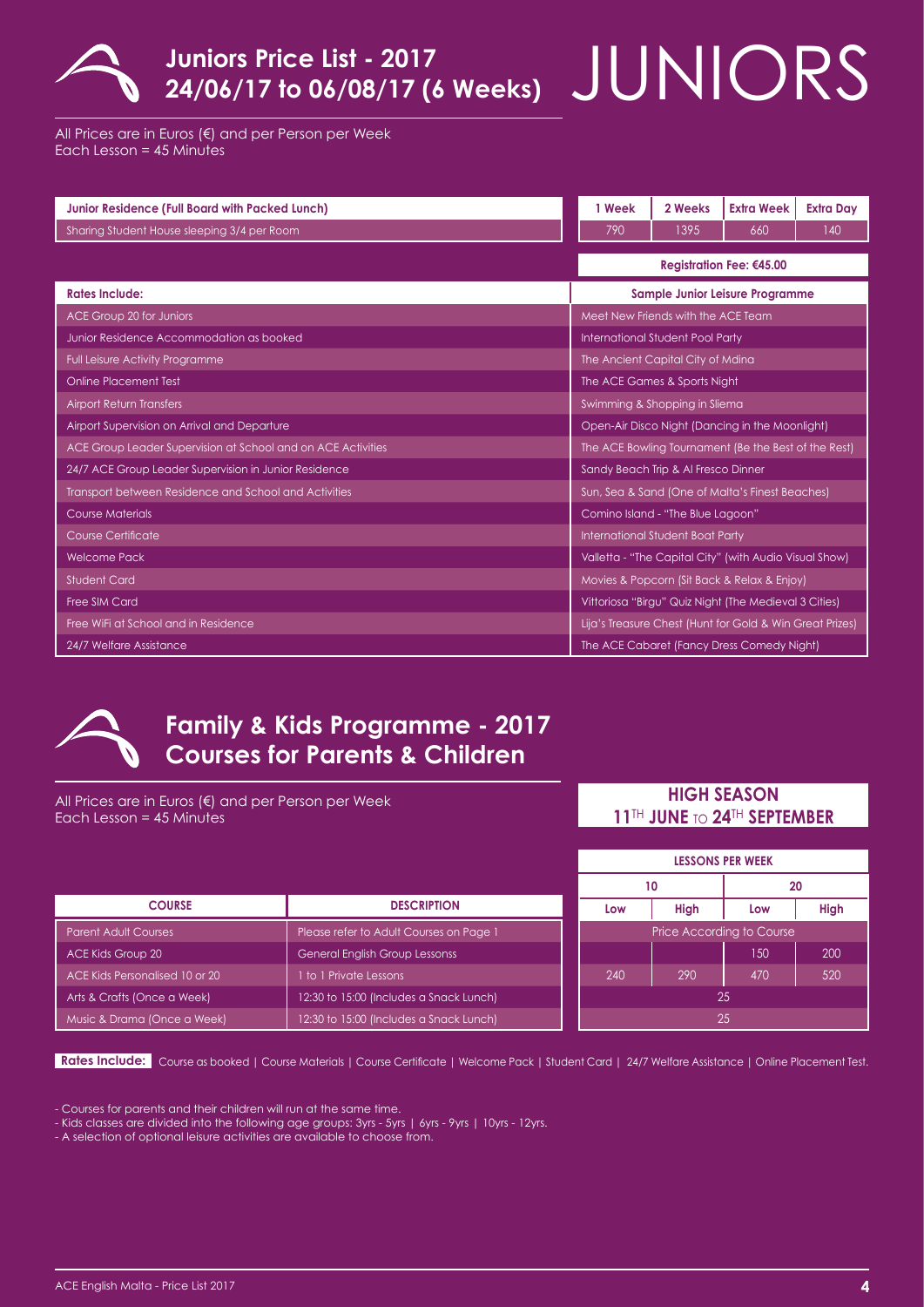**Terms & Conditions**

#### **Opening Hours**

The School is open from Monday to Friday from 08:30 to 17:00.

#### **Booking Enquiries & Enrolment Procedures**

Enquiries can be made directly with ACE English Malta or through our agents. A reply confrming availability will be sent by the School within one working day. Bookings can be sent by booking online via our website, or by email on ace@aceenglishmalta.com, or by fax on (+356) 2733 1135 or by post to ACE English Malta, Level 4, Bay Street Complex, St. George's Bay, St. Julian's, STJ 3311, Malta. You can also complete our online Enrolment Form.

Once the School has all the required information we will send you a Booking Confrmation and an Invoice. Your booking is fully confrmed once a substantial deposit or the full amount is paid to the School by bank transfer. If a deposit is paid then the balance must be settled at least 2 weeks prior to arrival at the School.

#### **Minors**

Enrolments for students under 18 years of age must be accompanied by the School's signed Parental Consent Form.

#### **Students with Special Needs**

Students suffering from any illness or disability are obliged to inform the School upon registration providing all relevant details. There may be additional charges for any extra expenses or personal attention required.

#### **Payment**

Payment can be made in cash, by major credit/debit cards or by bank transfer (SWIFT) or through PayPal. Our bank details are provided on the School's invoice. Please note that bank transfers may take 5 to 6 working days to reach our account. Payment can be made in any currency which will be converted to Euros at the rate of exchange on the date payment is made. All additional foreign and/ or local bank fees and charges must be paid by the student/agent. Students/agents must advise the School by email when any payments are made, clearly stating the student's full name and invoice number.

#### **Visas**

Students are responsible for their visas and must ensure that they apply for the required travel documents in plenty of time before travel. The School will provide a Booking Confrmation and Visa Letter to facilitate the student's visa application. A Visa Administration Fee of €40.00 will apply.

If a student has to cancel their booking due to visa refusal, they must send the School a copy of the visa refusal letter and we will refund the fees less the €100.00 non-refundable deposit.

Refunds will only be made to the person who paid the original fees and using the same method of transaction.

#### **Airport Transfers**

Students booking return airport transfers must provide arrival and departure fight numbers and times at least 7 days prior to arrival in Malta. The School will not be responsible for missed transfers if details are not sent in time and no refunds will be granted.

Any student that books apartment or host family accommodation must also book return airport taxi transfers.

#### **Postponement**

Students may postpone their booking start date by giving the School a minimum of 14 days' notice. All fees will be transferred to the later starting date.

#### **Refunds & Cancellation Fees**

The School will not give refunds once the student has started their course. In certain cases the School may consider offering credit for future courses. Cancellation of a booking must be received in writing and is subject to the following cancellation fees:

- More than 14 days before the start of the course: €100.00 non-refundable deposit.
- Less than 14 days before the start of the course: 1 week's tuition and accommodation fees + registration fee + visa administration fee (where applicable).

Any bank charges incurred in any refund transaction will be paid by the student/ agent.

Students who are absent for lessons will not get a refund.

No refund will be given if the student decides to terminate the course earlier than booked.

If students cancel and leave during the week, they will lose the remainder of their course for that particular week.

Under no circumstances can students transfer unused lessons or accommodation to other students.

The School will not give a refund on cancelled accommodation once the student has arrived. We strongly recommend that students take out an insurance policy cover in case they are unable to start or fnish their course for reasons outside their control (e.g. illness, family emergencies, work commitments).

#### **Level of English**

We strongly recommend that students do their Placement Test prior to their arrival in Malta as they will then be able to go straight to class on their frst day and will not miss any lessons. The Placement Test is available online through the ACE English Malta website. If a student does not have the minimum level of English required to follow a specifc course as determined by the test then the School reserves the right to move the student to another appropriate course.

A Monthly Progress Test is held at school in the afternoon on the last Wednesday of every month.

If students make no request to change level within their frst week they have to wait for the next Monthly Progress Test. Only those students who have been at the same level for one month and have attended at least 80% of their course are allowed to take the Progress Test.

Our courses are leveled in accordance with CEFR guidelines:

- Beginners = A1
- Elementary = A1+
- Pre-Intermediate = A2
- Intermediate = B1 Upper-Intermediate = B2
- 
- Advanced = C1 Proficiency = C2

### **Reduction of Lessons**

If less than three students are participating at a particular level then the amount of lessons will be reduced. As soon as there are additional students in class, the normal lesson times will be resumed.

The lessons will be reduced as follows:

- ACE Group 20 / ACE Mini 20 / ACE Business 20
- Reduced to 15 lessons per week.
- ACE Group 30 / ACE Business 30 / Exam Preparation Courses 30 Reduced to 20 lessons per week.
- ACE Business 40

Reduced to 30 lessons per week.

#### **Holiday Breaks**

Long stay students are entitled to a holiday break whilst studying at ACE English Malta. The length of their holiday depends on the duration of their course. There is no holiday entitlement for courses of less than 8 weeks.

- Courses from 8 to 23 weeks = 2 weeks holiday
- Courses of 24 weeks and over = 4 weeks holiday

The School will extend the student's tuition course (if requested) free of charge. The School will **NOT** extend the student's accommodation.

If the student is staying in our accommodation then they must pay the brochure price to extend their accommodation. We can only extend the accommodation subject to availability.

Students returning from their holiday break cannot expect to return to the same class, teacher or accommodation (unless the accommodation is paid in full during the holiday break). If a student leaves their belongings at their place of accommodation (booked through ACE English Malta), the School will guarantee the same room.

Students requiring a visa for study purposes must ensure that their visa is issued for the correct dates to include any holiday breaks.

All students must notify the School at least 2 weeks in advance before they take a holiday. No holidays should be taken without frst informing the School. If students do not notify the School they will be marked absent and the School may need to notify the Visa Immigration Office which may make it difficult for students to retain or extend their visa. No refunds will be given in these cases.

#### **Public Holidays**

ACE English Malta will be closed for some Public Holidays in 2017. Lessons will be made up as much as possible during the week that the School is closed but not necessarily in full. Only One-to-One individual private lessons will be made up in full. The following are the public holidays in 2017 when the School will be closed. On all other public holidays that fall during the week, the School will be open for classes as usual.

- Friday, 10th February (Feast of St. Paul's Shipwreck)
- Friday, 14th April (Good Friday)
- Wednesday, 7th June ('Sette Giugno')
- Thursday, 21st September (Independence Day)
- Friday, 8th December (Feast of the Immaculate Conception)
- Monday, 25th December (Christmas Day)

#### **Reissue of Lost/Damaged Student Certifcates or Cards** €25.00 (+ postage where applicable)

#### **Changes to Booking**

The School reserves the right to change any part of the student's package to another type of similar or better standard where circumstances beyond the School's control necessitate such changes. In this case no charges will apply.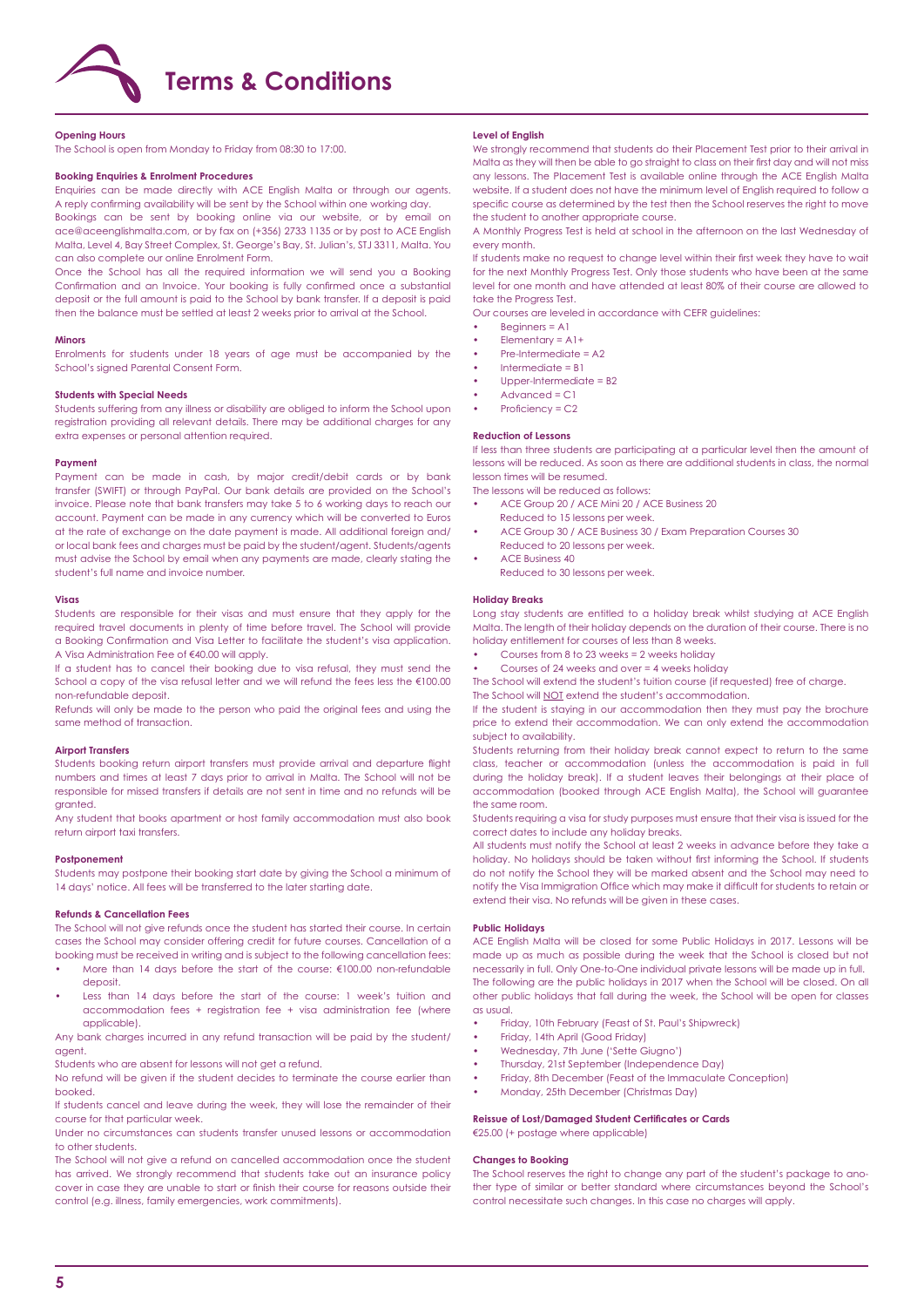**Terms & Conditions**

#### **Attendance Policy & Discipline**

It is the policy of ACE English Malta that no student is allowed into their classroom if they are more than 5 minutes late for class. They will therefore miss that morning's lessons. This is to minimize disruption to other students and the teacher. Lessons missed due to lateness are not replaced.

ACE English Malta students are required to attend at least 80% of scheduled classes and to complete all homework assignments. Failure to do so may result in the withholding of course certifcates. If a student repeatedly does not attend classes then disciplinary action may be taken. In the case of any student requiring a visa to study in Malta and failing to attend classes regularly, the appropriate authorities will be informed by ACE English Malta of any such failure. Regular absenteeism could lead to the student being expelled and no refunds will be given.

The use of mobile phones in the classroom is strictly forbidden. Mobile phones are to be switched off during lessons. ACE English Malta's teachers reserve the right to confscate mobiles if used during a lesson.

ACE English Malta expects all of our students to maintain decent and reasonable standards of behaviour at the School and in our accommodation.

If a student regularly misbehaves or causes disturbance of any kind or fails to observe School policies, guidelines, rules and regulations they will be subject to any disciplinary action that ACE English Malta may deem ft.

In such cases the student will have no right or claim to any refund whatsoever.

#### **Policies & Rules**

All students are bound to abide by the policies and rules of ACE English Malta and by the laws governing the country. When a reservation is made by an agent or third party, the person making the booking is responsible for informing the student about the School's terms, conditions, policies and rules. The School's policies and rules are provided in the Student Handbook and in some other literature provided. Ignorance of the policies and rules will not be accepted as an excuse for non-compliance and may lead to expulsion of the student from the School.

#### **Expulsion**

The School expects all its students to be well-motivated, polite and considerate towards staff, host families, other students and the public in general.

The School may, without being held liable in any manner whatsoever, exclude students from any service applied for, if, in the opinion of the directors, management or staff they appear likely to endanger their own health, safety or comfort, or that of other students, or damage the property or reputation of the School, sub-contractors or third parties.

If a student regularly disregards School and/or accommodation policies and rules, the directors, management or staff reserve the right to expel the student. There will be no refund, and in the event of repatriation, the School shall have the right to reclaim any costs incurred.

#### **Self-Catering Apartment Accommodation – House Rules**

- Smoking is not allowed in the apartment, common areas, elevators and stairwells.
- No noise or disturbance is allowed, especially after 23:00.
- Guests are not allowed in the apartment at any time.
- Parties in the apartment are **STRICTLY FORBIDDEN**.
- The kitchen and bathroom must be cleared up and cleaned after use.
- The apartment must be kept clean and tidy at all times.
- On the day the apartment is cleaned, the student's room should be left clear so the cleaning staff can do their work. The room must be left unlocked otherwise it will not be cleaned.
- Lights, fans, A/C's, heaters and other electrical equipment must be switched off when not in use and especially before students leave the apartment.
- Any abuse of electricity will incur extra charges for all the students in that apartment.
- If students are in a sharing room they must not leave their things on the other bed even if it is not being used.
- Students are responsible for taking the garbage out for collection early in the morning (before 08:30) on the correct days.
- Students are responsible for their keys. Lost keys will be replaced at a charge to the student.
- Any damages must be replaced or paid for by all students in the apartment.
- Apartment furniture must not be taken onto balconies as it will get damaged by the sun and rain.
- Washed clothes must not be put out to dry on the balcony as this is illegal in Malta.
- School management reserves the right to enter the apartment and the bedrooms at any time if necessary.
- School cleaning staff are also allowed to enter the apartment and the bedrooms for weekly cleaning and in preparation for new student arrivals.

#### **Apartment Deposit**

A refundable damage deposit of €100.00 (cash) is required from every student staying in self-catering apartment accommodation. This must be paid at school reception on the frst day of school and will be returned on the last day pending any issues relating to the apartment.

#### **Malta ECO Contribution Tax**

All students of any nationality aged 18 years and older staying in apartment or host family accommodation must pay an ECO Tax of €0.50 per night with a maximum of €5.00 per stay. By law, all English language schools must collect this tax on behalf of the Government of Malta. Students must pay the ECO Contribution Tax on their frst day at school. The school will issue a receipt as proof of payment. This does not apply to students who have not booked any accommodation with the school.

#### **Student Complaint Procedure**

If a student needs to make a complaint or feels uncomfortable for any reason, they must contact the School administration without delay. Complaints that have not been brought to the attention of the School administration during the student's stay will not be addressed at a later date.

Concerns regarding courses, accommodation, or any other service provided by the School or its sub-contractors are to be registered with any member of the administration at the School either verbally at the time of occurrence or in writing within 24 hours. Queries, problems or issues cannot be resolved unless this procedure has been followed. No complaints and/or claims for compensation will be accepted by the School if queries, problems or issues are brought to the School's attention after 24 hours of occurrence or after the enrolment end date.

#### **Insurance & Liability**

All international students who study with ACE English Malta are strongly encouraged to have adequate health and travel insurance. Students are advised to purchase insurance, including medical insurance, to cover all eventualities before leaving their own country. Students may be held liable for any loss, damage or injury to persons or property, however caused.

Should a student be ill and require medical assistance the School will do its utmost to help and will put the student in contact with a qualifed medical general practitioner at a local pharmacy. The doctor will charge the student directly in cash. Prices for a home consultation visit are in the region of €15.00 to €30.00 per visit. The School should be notifed in advance if a student has an existing medical condition, allergy, etc. It is strongly suggested that EU citizens get a European Health Insurance Card. If a student needs to take out additional insurance while in Malta this can be arranged by the School.

#### **Force Majeure**

In the event that ACE English Malta is unable to fulfll any of its obligations as a result of an event or events beyond ACE English Malta's reasonable control, ACE English Malta will not accept responsibility or liability. Such events will include (however will not be limited to) terrorist attacks, war or the threat of war, riots, industrial action, failure of suppliers or sub-contractors, labour disputes, natural or man-made disasters, unusually adverse weather conditions or any other event or events that may classify Malta as an "at risk destination " by the Ministry of Foreign Affairs.

#### **Safety & Security**

Although a number of security measures are in place to ensure that the School and accommodation are safe, all personal possessions are the individual's responsibility. Students are advised to take care of their belongings and never leave them unattended. Students' possessions are not covered by the School's insurance policy and the directors, management or staff cannot be held responsible for the theft, loss, or damage to students' valuables even while being held for safe-keeping.

#### **Damages**

The full cost must be paid by students causing any damage to the School or place of accommodation, or during any service provided by the School or its sub-contractors. In the case of damages caused in shared accommodation, all students in the respective accommodation will be held equally responsible if no single student accepts responsibility. Breakages and damages will be charged as they arise. The School retains the right to withhold the damage deposit paid on arrival.

#### **Data Protection**

By submitting their information, students agree to the storage and use of the information by ACE English Malta. All information collected by the School will not be passed on to any other organization or third party and will be stored and processed in accordance with the Data Protection Act of the country. This information will only be used when necessary to provide the services the student has enrolled for and for any other purpose associated with these services.

#### **Photography & Filming**

It is automatically assumed that pictures taken during lessons or activities or any pictures given to the School or its staff can be used in ACE English Malta brochures or other printed or online promotional materials unless the student objects at the time the photograph is taken. All images are without charge to the School and without obligation to credit the owner of the image. Should students wish to refrain from being photographed or flmed, kindly let us know and we will ensure that no student is used for promotional purposes against their will.

#### **Agents**

These terms and conditions are applicable to direct students and agents unless variations are expressly agreed between the agent and ACE English Malta in writing.